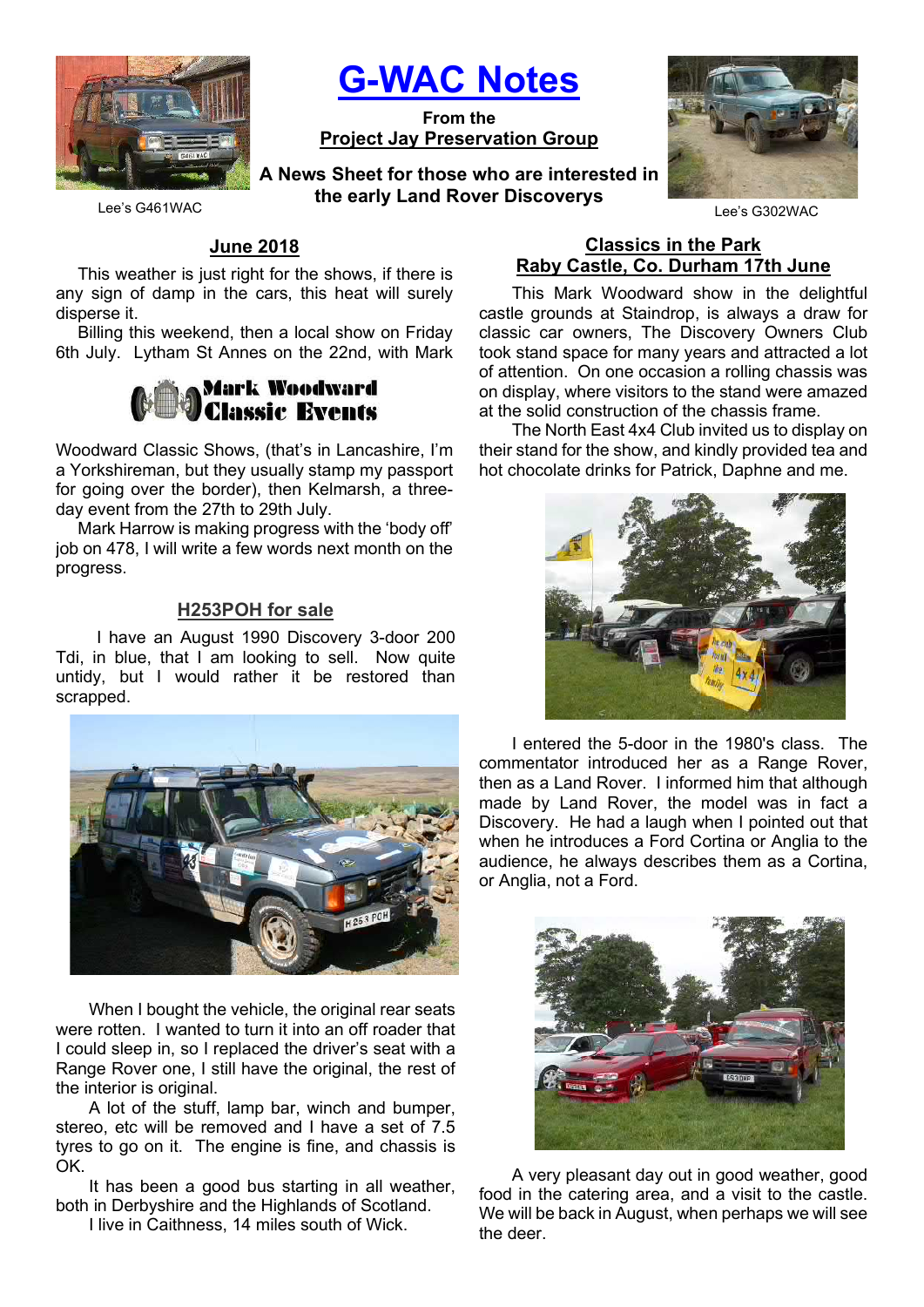### Land Rover Legends at Bicester Heritage. 26th - 27th May 2018

What a superb venue for a Land Rover show, an old WW2 airfield complete with original buildings, hangars and surroundings, which are all being slowly refurbished and reused by small businesses that are connected with classic cars. From a classic Bentley specialist to a school for apprentices to learn the craft of car restoration, it was truly an amazing and inspiring place to just walk round.



The show itself was based around the aircraft dispersals in front of the main hangars and control tower, with the main events based inside one of the hangars. It was just brilliant.

A brand-new show, it was very well supported by many of the usual clubs, Land Rover Monthly, the Dunsfold Collection and Jaguar Land Rover Classic were present and well represented. Although I did take note that the latter had a display of Range

Rovers, early Land Rovers and Defenders, there was not a single Discovery or Freelander. I took the opportunity to point this out to one of their staff and received the standard corporate response. At least the Dunsfold Collection kept the side up bringing Gary Pusey's Discovery G577TGY



The Project Jay Preservation Group managed a credible line up of cars on a prime corner spot. Mark Harrow, a real stalwart and champion of the group, arrived Friday with G494WAC, which was happily towing a trailer with Tim Lavercombe's quite recently acquired Mpi L564WAC on board. Tim followed up in a Transit van. Both chaps had their sons with them and camped over until the show closed on Sunday.

It was great to see Ted Andrews, who arrived early Saturday morning with his very immaculate H734VAB. Ted brought his caravan and camped

> over. As I live close to the show, with G253RFL, I was the only one that didn't stop over.

> We had a brilliant time even though the weather did try to dampen spirits with a heavy storm Saturday night waking the happy campers, then followed with light drizzle each morning, but the afternoons were really warm and sunny.

> A great time with great company at a great show in a great venue, what more could you wish for, taking place over a summer weekend?

> > Ian Phillips



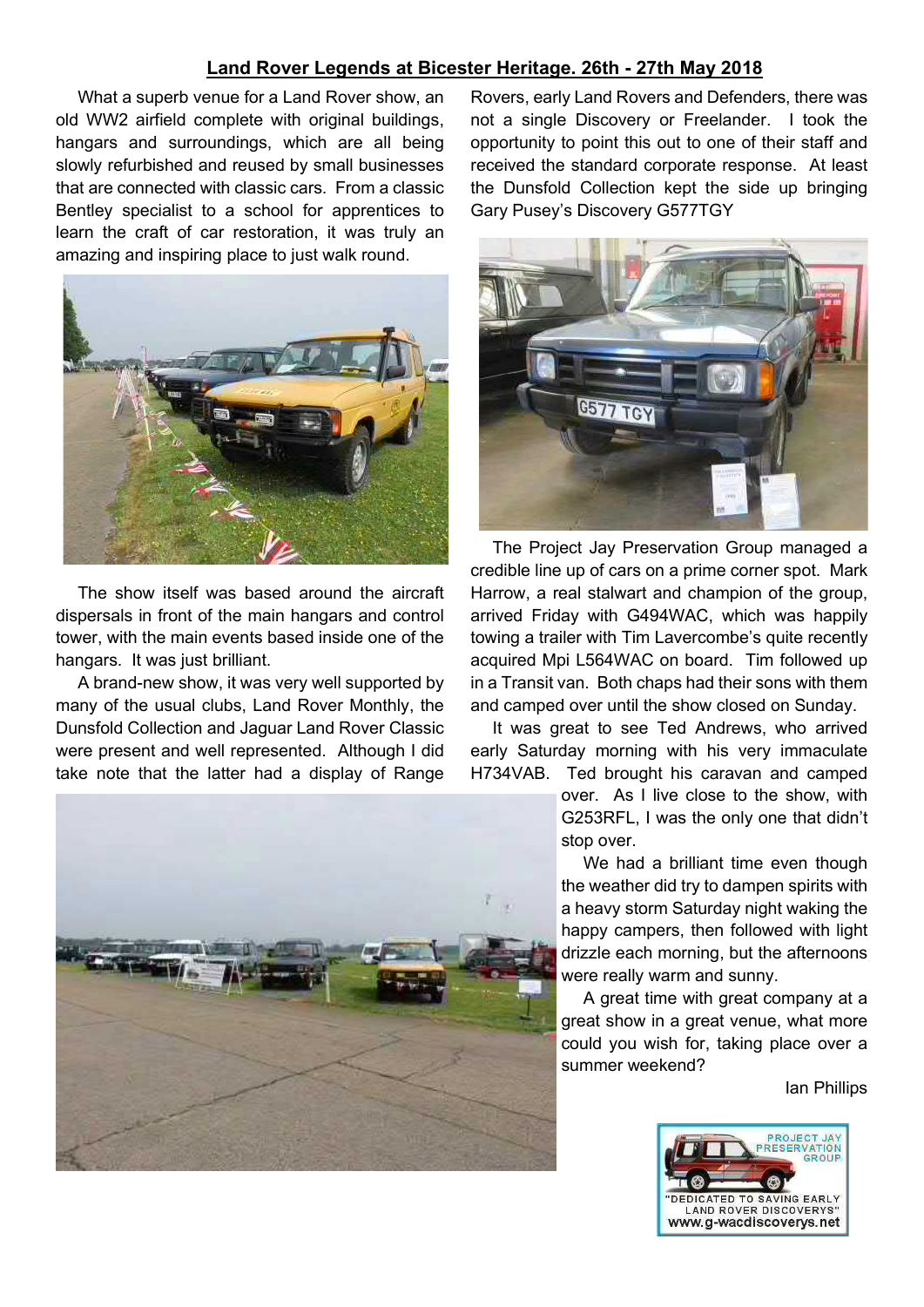## Spares and repairs

With so few 200s available now in scrapyards, and the big boys now concentrating on the D2, parts are getting more difficult to find for our 'Jays'.

However, listed below are few traders who are conscious of our needs, and may have the part that you are seeking.

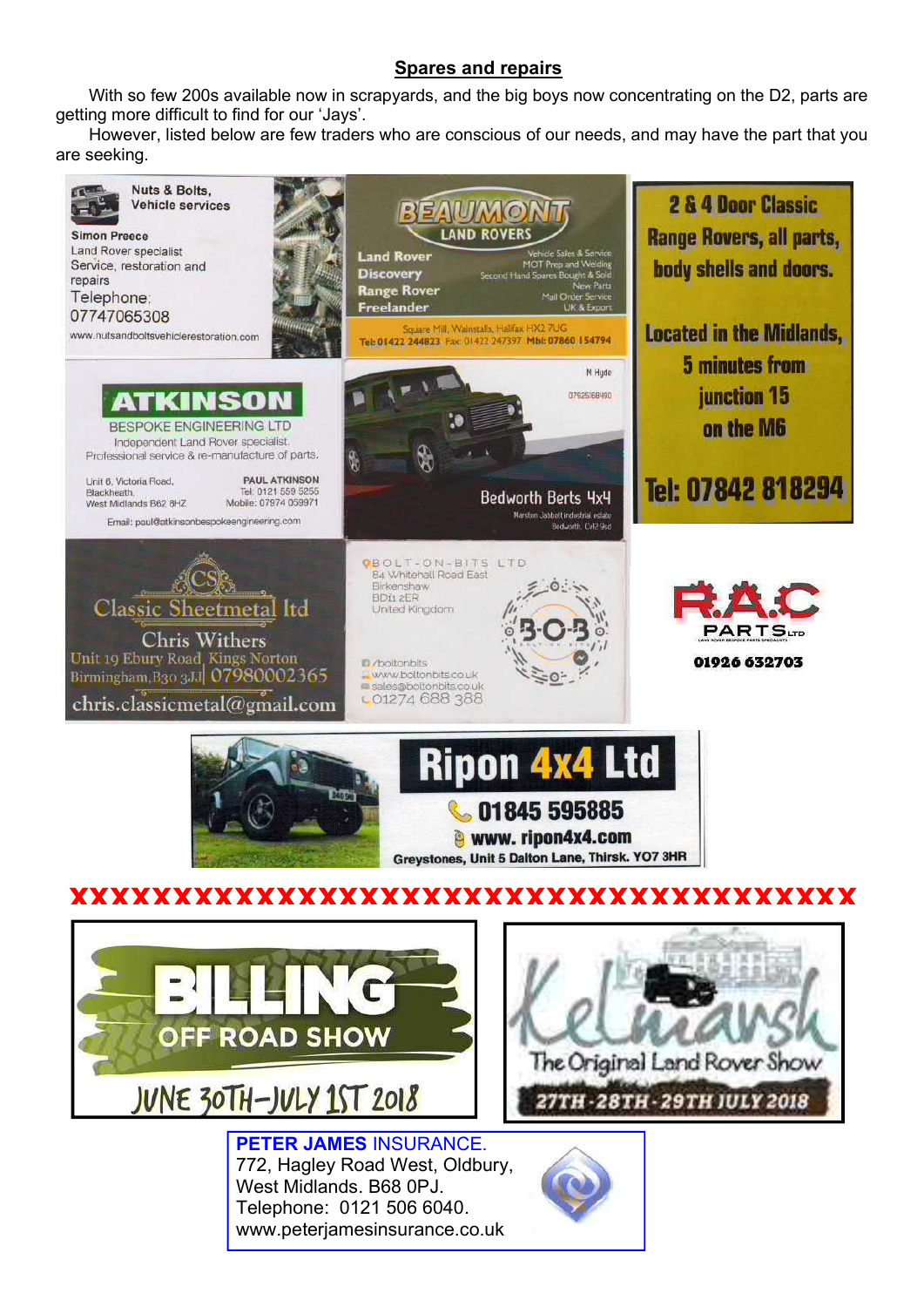#### Malvern Show 2nd – 3rd June

I only just made it through the gates into the Malvern Show before security shut them for the show to commence. Waze navigation had taken me and G253RFL on a 20 minute detour through the wonderful Worcestershire countryside. Whilst I had immense fun driving RFL, I knew I should have just followed the road signs and a route that I knew.

The usual suspects were already present, and all set up with a Discovery size gap waiting for me to back RFL into. Roy and Daphne, Mark and family, Tim and son and of course Patrick had all arrived on Friday.

We had a good line up of cars including two G-WAC's, Mark's G494WAC and James' silver G534WAC, which, due to having failed its MoT, was en route to Devon, by courtesy of Mark's trailer, to be fixed.



Roy had brought G513DHP, Patrick had brought L680YVV and of course I'd brought G253RFL out again. James and his daughter arrived in his Freelander, and the team line-up was complete.

The weather occasionally looked a little suspect during the morning with dark clouds looming, but fortunately the sun stayed out and we had a brilliant sunny and warm Saturday afternoon.

The crowds were, well, not crowds. I'm not sure why but although it was busy, the general feeling was that it was busy purely down to the numbers of club members in attendance, rather than more enthusiasts and general public. Still, we had some interested people wanting to chat about our cars.

The Auto jumble, military surplus and trade stands all proved very interesting and several happy hours were spent rummaging through them to find anything of interest. One small stall did prove very interesting; a small van had emptied a selection of

Sonar Blue interior trim parts from an early car he'd just broken. I managed to pick up some smaller interior parts needed for my G130KWO and Mark managed to secure some larger interior trim parts.

In early afternoon and we had an opportunity to take all five cars into the main arena. We did our best to promote the Discovery and what it should mean to Land Rover, but it felt like no one was listening. Unfortunately no one was listening, as there were precisely three people dotted around the edge of the arena all occupied with other interests.

Mark, Tim and families with both the G-WACs had to leave us Saturday evening, Roy and Daphne retired to the local Travelodge . James, his daughter and Patrick camped on the stand overnight. I had to return home that evening but returned the next day.

On Sunday I followed my nose and arrived in plenty of time. We were now down to just the three cars. So we spread out and filled the stand.

We took our three remaining cars back into the arena again just after lunch, where sadly the commentators were struggling to make a show. There was nobody around the arena at all. In fact sadly the show was so quiet that stalls and clubs had already started packing and leaving. We did our bit but again nobody was listening.

Whilst the crowds may have been thin, the company and friendship was not. Once again it was a privilege to be with such great, like minded friends with a common cause the preservation of these early Project Jay Discoverys.



I know these notes are read by staff members of Land Rover Classics, so I make no apology when I state that Discovery feels like a forgotten hero. Can we please together change this perception and give Discovery the honour it deserves.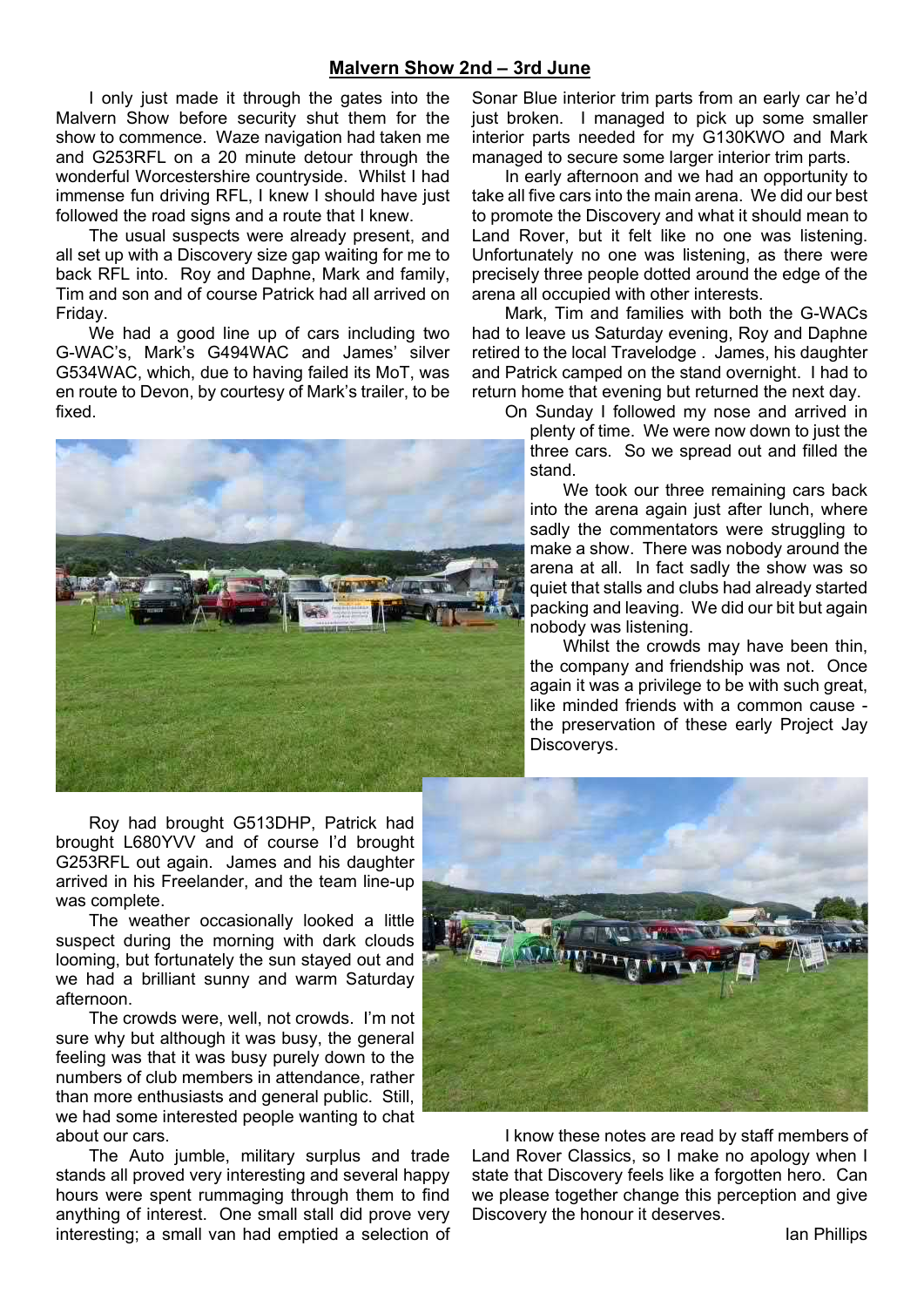## For sale

Two inner wing assemblies, for Discovery 1. They are from "Easy On Panels" (Nick Froggatt) - they are



superbly assembled in heavy duty sheet and are for O/S and N/S. I have added seam sealer.

The original price per side was about £225 plus VAT. From me the disposal price, based on collection by appointment from Lowdham (NG14 7BX), is £300 total (no VAT payable).

There is also a new rear floor panel suitable for a D1 - Paddock supply. I think that it was about £60 when purchased inc VAT.

Contact:- Roger Fell. fell.bescaby@btinternet.com 0115 966 5513 07516 498 310

#### Local shows 2018

| July             |                                                                                                                           |
|------------------|---------------------------------------------------------------------------------------------------------------------------|
| 1st l            | Leighton Hall Classic Car & Bike Show. Leighton Hall, Carnforth, Lancashire. LA5 9ST<br>www.markwoodwardclassicevents.com |
| 22 <sub>nd</sub> | Lytham Hall Classic Car & Motorcycle Show. Lytham Hall, Ballham Road,                                                     |
|                  | Lancashire. FY8 4JX. www.markwoodwardclassicevents.com<br>Lytham St. Annes,                                               |
| <b>August</b>    |                                                                                                                           |
| 12 <sub>th</sub> | Classics in the Park. Raby Castle, Staindrop, Co. Durham DL2 3AH.                                                         |
|                  | www.markwoodwardclassicevents.com                                                                                         |
| 20th - 26th      | Discovery Owners Club, Weymouth Caravan Rally. Bagwell Farm Touring Park, Knights in                                      |
|                  | the Bottom, Chickerell, Weymouth, Dorset. DT3 4EA. http://www.bagwellfarm.co.uk/                                          |
| 26th             | Ripon Classic Car & Bike Show & Autojumble. Ripon Racecourse, Boroughbridge                                               |
|                  | Road, Ripon, North Yorkshire. HG4 1UG. www.markwoodwardclassicevents.com                                                  |
| October          |                                                                                                                           |
| 14th             | Ripon 4x4 & Vintage Spares Day. Ripon Racecourse, Boroughbridge Road, Ripon,                                              |
|                  | North Yorkshire. HG4 1UG. www.4x4sparesday.co.uk                                                                          |
| 20th - 21st      | Discovery Birthday Party. Plymouth Hoe. www.discoverybirthdayparty.co.uk                                                  |
| 28th             | Malvern 4x4 & Vintage Spares Day. Wye Halls, Three Counties Showground, Malvern,                                          |
|                  | Worcestershire. WR, www.4x4sparesday.co.uk                                                                                |